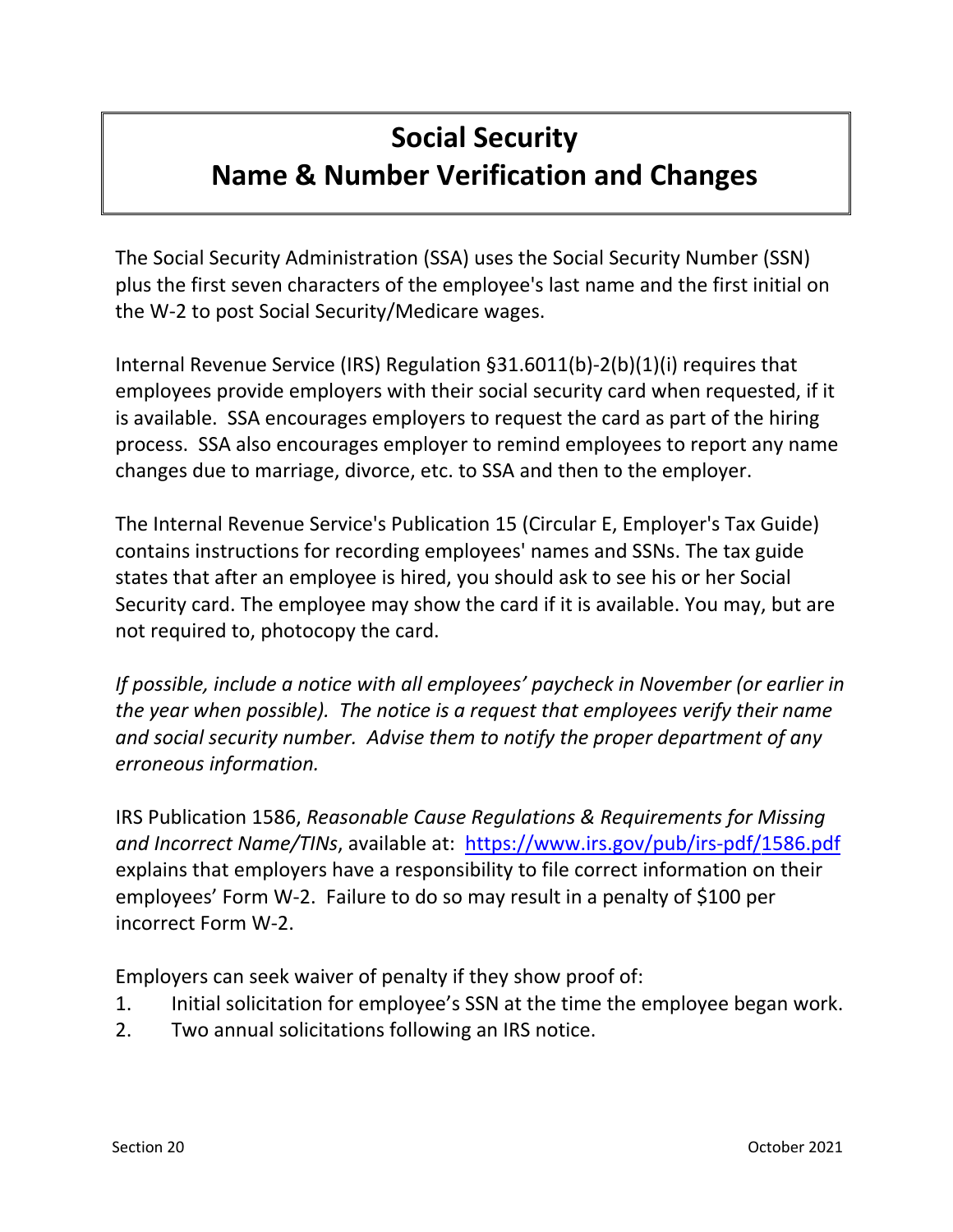# **Correctly record the Employee's Name and SSN for New Hires and Rehires**

Make sure to use the *Search by National ID* with all new hires and rehires to verify if an employee is already in HCM. Skipping this step can result in duplicate Empl IDs and W-2s. Follow the PeopleSoft Support Job Aid - Adding a New Hire from Start to Finish Checklists.

*Navigator>Workforce Administration>Personal Information>Biographical>Search by National ID*

### **Use the Correct Name Format**

In the Biographical Details tab enter the employee's name exactly as it is shown on the employee's Social Security card. **This name will appear on the employee's W-2.**

Make sure to not use any periods or commas.

Apostrophes are acceptable. For example, O'Connor.

If there is a suffix as part of the name (i.e. Jr, Sr, III, etc.), you can enter it after the last name in the Last Name field or in the Name Suffix .

Do not show titles or academic degrees, such as Dr., RN, or Esq., at the beginning or end of the employee's name.

Connect parts of a compound name with either a hyphen or a blank space. Do not join compound names into a single word. For example, the name John R Smith-Jones: Enter Smith Jones in the last name field.

If an employee provides a name with an apparent compound or multiple last names, ask the employee which name is the beginning of the last name and which (if any) is the middle name.

If the employee's name isn't correct as shown on the card (for example, because of marriage or divorce), the employee should request an updated card from the SSA. Continue to report the employee's wages under the old name until the employee shows you the updated social security card with the corrected name.

# **Use the Correct SSN**

Enter the SSN shown on the employee's Social Security card. If you hire someone who does not have a Social Security card available, they can request an original Social Security card or a replacement card if it is lost or stolen. There is no charge for a Social Security card: https://www.ssa.gov/ssnumber/